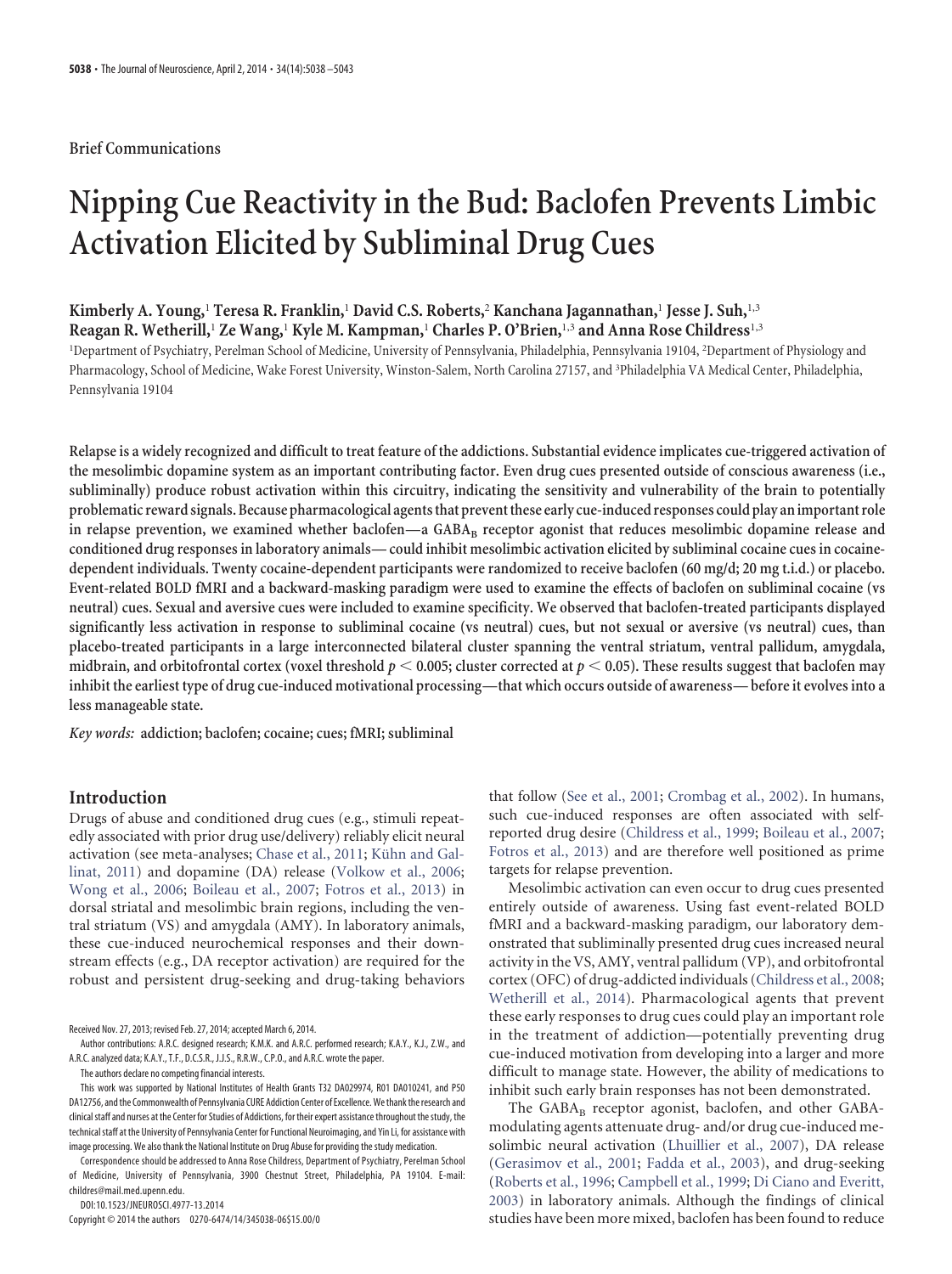drug desire and/or use in cocaine-, methamphetamine-, opiate-, nicotine-, and alcohol-dependent populations (for review, see [Tyacke et al., 2010\)](#page-5-10). In the current study, we examined whether baclofen could reduce the neural response to subliminal cocaine cues in cocaine-dependent individuals. Given its effects on DA neurotransmission in rodents, and on drug desire and use in humans, we hypothesized that baclofen would inhibit activation to subliminal drug cues in mesolimbic brain regions that receive (i.e., VS, VP, AMY, OFC) or provide (i.e., midbrain) DAergic input. To investigate the specificity of baclofen's effects, we also examined whether baclofen altered the mesolimbic response to other cues of motivational significance (e.g., sexual and aversive cues).

# **Materials and Methods**

#### *Participants*

Participants were 23 treatment-seeking, cocaine-dependent men, between 18 and 55 years of age, who met DSM-IV criteria for cocaine dependence, described smoking as their primary route of cocaine/crack administration, reported using cocaine on at least 8 of the 30 d before screening, and were available for a 7- to 10-d inpatient stay (data from 7 participants were included in a prior report, [Childress et al., 2008\)](#page-4-4). No participants reported current use of a medication affecting central dopaminergic neurotransmission or a history of psychosis, seizures, or organic brain syndrome unrelated to cocaine use, and no participants were physically dependent on alcohol or sedative hypnotics. Exclusion criteria included clinically significant cardiovascular, hematologic, hepatic, renal, neurological, or endocrine abnormalities; history of head trauma or injury; and contraindications for MRI. Participants were recruited through advertisements in local media and flyers posted throughout the Philadelphia metropolitan area. All participants provided written informed consent and underwent a psychiatric and medical screening before enrollment. This study adhered to the Declaration of Helsinki and was approved by the University of Pennsylvania Institutional Review Board.

#### *Study design*

Following enrollment, participants were admitted to a supervised drugfree residential setting and were randomized to receive baclofen (60 mg/d; 20 mg t.i.d.;  $n = 11$ ) or placebo ( $n = 12$ ) using a double-blind design (Murty Pharmaceuticals). The dose of baclofen was gradually titrated up to 60 mg between treatment days 1 and 6. On treatment days 7–9, while taking the full dose of study medication, participants completed the backward-masking paradigm as the first task in a BOLD fMRI scanning session. Other brain and behavioral measures were subsequently acquired and will be the focus of other reports.

#### *Interviews and questionnaires*

The Mini International Neuropsychiatric Interview was used to determine whether subjects met DSM-IV criteria for cocaine dependence or other Axis 1 psychiatric disorders [\(Sheehan et al., 1998\)](#page-5-11). Drug and alcohol use history was assessed with the Addiction Severity Index [\(McLellan](#page-5-12) [et al., 1992\)](#page-5-12). General intelligence (IQ) was estimated using the Wechsler Abbreviated Scale of Intelligence [\(Wechsler, 1999\)](#page-5-13).

## *fMRI backward-masked cue task and stimuli*

We used a backward-masking paradigm with a fast event-related fMRI design to measure neural responses to subliminally presented target stimuli, as described in detail previously [\(Childress et al., 2008\)](#page-4-4). A particular strength of this paradigm is that stimuli can be presented without the potential confounds (e.g., shame, embarrassment, regret) that can occur to consciously presented stimuli. Briefly, this passive viewing task consisted of 192 trials and lasted  $\sim$  8.5 min. Each trial lasted 2000 ms and consisted of the display of the following visual stimuli in sequence: 500 ms fixation cross, 33 ms target stimulus, 467 ms masking stimulus; and 1000 ms fixation cross [\(Fig. 1\)](#page-1-0). Thus, the stimulus-onset-asynchrony (SOA) between target and mask was 33 ms. This design was chosen because the presentation of a longer masking stimulus immediately after



<span id="page-1-0"></span>Figure 1. Representative trial from the backward-masked cue task. In each trial, participants were presented with the following visual stimuli in immediate succession: crosshair (500 ms); target stimulus (33 ms); masking stimulus (467 ms); crosshair (1000 ms). Target images were presented from one of four categories [i.e., cocaine (shown), neutral, sexual, and aversive].

a very brief target stimulus (e.g., 20–33 ms), with an SOA <40 ms, has been demonstrated to effectively prevent conscious visual processing of emotional targets [\(Esteves and Ohman, 1993;](#page-5-14) [Whalen et al., 1998\)](#page-5-15). Importantly, we previously demonstrated, using a forced choice categorization task, that these backward-masking procedures prevent the conscious perception of these same target stimuli in cocaine-dependent men [\(Childress et al., 2008\)](#page-4-4). Target stimuli consisted of cocaine (use and preparation), sexual (heterosexual erotic scenes), aversive (disfigured/ mutilated bodies), and neutral (outdoor/office objects) images (24 images per category; for details, see [Childress et al., 2008\)](#page-4-4), and were presented quasi-randomly, each without replacement until all stimuli were shown (96 trials). Masking stimuli consisted of 48 additional neutral images and were presented randomly without replacement until all stimuli were shown and were then presented randomly again. This entire process was immediately repeated in a second 96 trial cycle. To optimize the efficiency of the event-related design, 48 null stimuli (i.e., fixation crosses) of 2000 ms duration were quasirandomly displayed between trials in each cycle, as guided by OptSeq [\(http://surfer.nmr.mgh.harvard.edu/optseq\)](http://surfer.nmr.mgh.harvard.edu/optseq).

#### *fMRI acquisition*

On the day of the BOLD scan, participants provided a urine sample to verify a cocaine-free state, and adverse events were assessed. Imaging data were acquired using a 3T whole-body scanner (Siemens AG) equipped with a standard 8-channel receive-only array head coil, at the Hospital of the University of Pennsylvania. After participants were positioned in the scanner, a 5 min high-resolution three-dimensional T1-weighted MPRAGE structural scan [repetition time (TR) 1620 ms; echo time (TE) 3.87 ms; 160 slices; slice thickness 1 mm; matrix 192  $\times$  256; flip angle 15°] was acquired, which was used for coregistration and normalization. Functional images were acquired with a T2\*-weighted gradient-echo EPI sequence with the following parameters: TR 2000 ms; TE 30 ms; 33 interleaved slices; slice thickness 3 mm without any gap between adjacent slices; FOV 192 mm; matrix 64  $\times$  64; flip angle 80°.

#### *Data analysis*

Two subjects withdrew from the study before participating in the fMRI session and incomplete fMRI data were acquired on one subject due to technical difficulties. Thus, 20 participants ( $n = 10$  baclofen;  $n = 10$ placebo) contributed utilizable fMRI data and were included in analysis. Group differences in age, years of education, estimated IQ, and prior drug use were assessed with independent-samples *t* tests using SPSS (Version 19).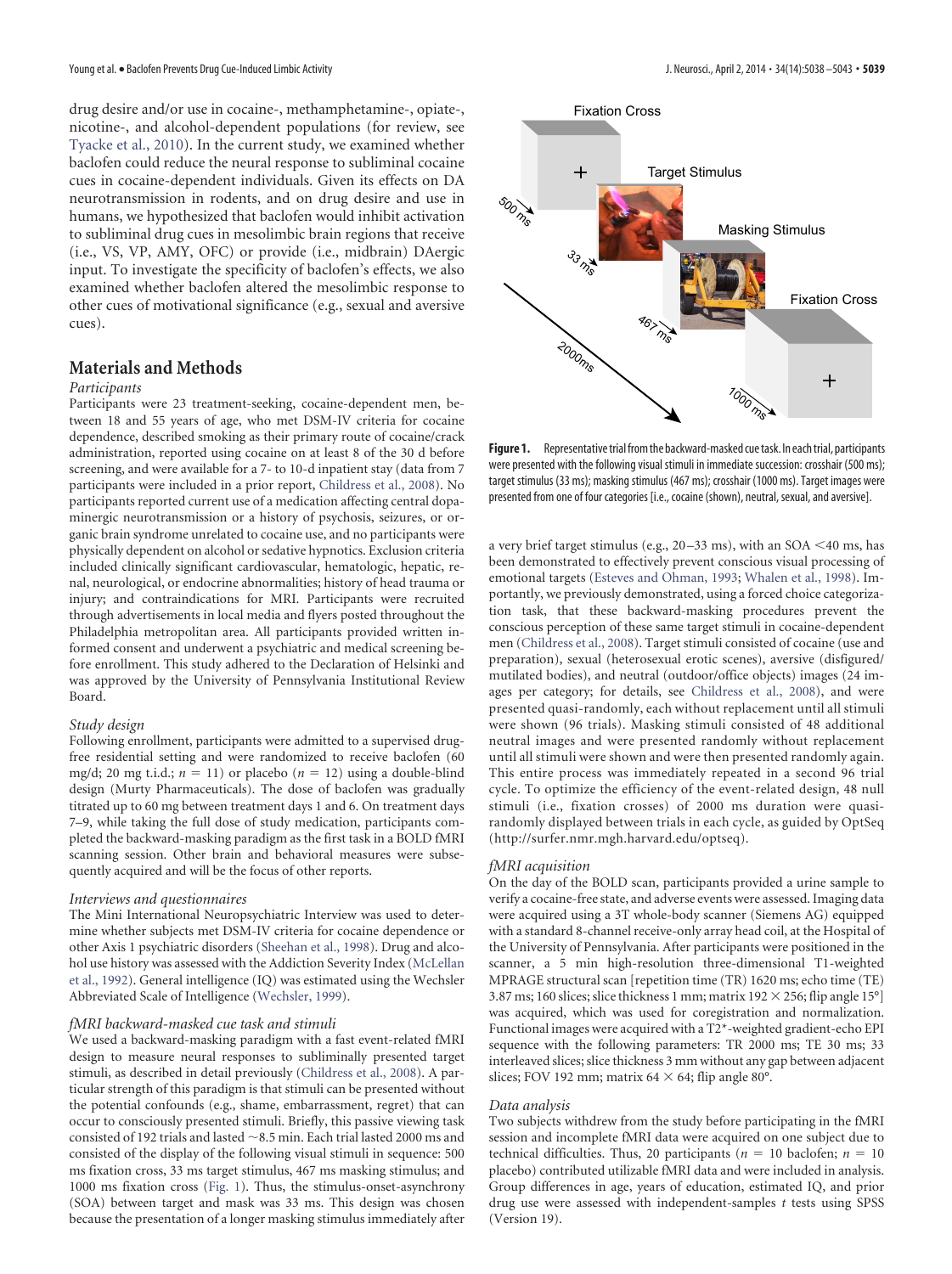<span id="page-2-0"></span>**Table 1. Participant characteristics**

|                                  | Placebo ( $n = 10$ ) | Baclofen ( $n = 10$ ) | p value |
|----------------------------------|----------------------|-----------------------|---------|
| <b>Basic demographics</b>        |                      |                       |         |
| Age (years) [mean (SEM)]         | 40.20 (1.93)         | 42.00 (1.26)          | 0.45    |
| Education (years) [mean (SEM)]   | 12.80 (0.35)         | 12.75 (0.86)          | 0.96    |
| Estimated IQ (WASI) [mean (SEM)] | 98.40 (2.01)         | 92.00 (6.19)          | 0.32    |
| Race (Number)                    |                      |                       |         |
| <b>Black</b>                     | 8                    | 10                    |         |
| <b>Other</b>                     | $\mathfrak{p}$       | 0                     |         |
| Prior drug use [mean (SEM)]      |                      |                       |         |
| Cocaine use (years)              | 17.10 (1.66)         | 17.20 (1.31)          | 0.96    |
| Cocaine use (days in past 30)    | 17.20 (3.26)         | 20.20 (2.69)          | 0.49    |
| Alcohol use (years)              | 12.40 (3.23)         | 11.40(3.61)           | 0.84    |
| Alcohol use (days in past 30)    | 6.70(2.99)           | 8.70 (3.75)           | 0.68    |
| Marijuana use (years)            | 10.9(2.45)           | 7.7(3.28)             | 0.44    |
| Marijuana use (days in past 30)  | 2.1(0.82)            | 2.9(2.0)              | 0.73    |
|                                  |                      |                       |         |

*Image preprocessing.* fMRI data were preprocessed using Statistical Parametric Mapping (SPM8; Wellcome Department of Cognitive Neurology, London, UK) in the Matlab [\(www.mathworks.com\)](http://www.mathworks.com) environment. Functional images from each participant were slice-time corrected and realigned to correct for within-volume movement. Significant principle motion components derived from singular vector decomposition were removed and data were then filtered, spatially smoothed using a 9 mm<sup>3</sup> full-width half-maximum Gaussian kernel, and normalized to standard Montreal Neurological Institute (MNI) space.

*Statistical analysis.* All statistical imaging analyses were performed in standard space using SPM8. For each subject, a general linear model using a canonical hemodynamic response basis function with temporal and dispersion derivatives was used to model the regressors of interest, creating three first-level contrasts (cocaine vs neutral, sex vs neutral, and aversive vs neutral). A 2  $\times$  3 ANOVA was used to examine the effects of treatment group (baclofen vs placebo) and the three cue conditions (cocaine vs neutral, sex vs neutral, and aversive vs neutral) on neural activation. Three planned second-level *t* tests were then used to compare the effects of baclofen vs placebo on each cue condition. To control for Type 1 error in these second-level analyses, we selected a multiple-comparison cluster-corrected combined threshold of  $p < 0.05$ , which was determined by Monte-Carlo simulations to correspond to a voxel threshold of  $p<$ 0.005 and a cluster size of  $>$  513 voxels (cocaine vs neutral),  $>$  445 voxels (sex vs neutral), or  $>370$  voxels (aversive vs neutral; 3dClustSim software; [http://afni.nimh.nih.gov/\)](http://afni.nimh.nih.gov/). It is worth noting that our second-level *t* tests were conducted as unbiased whole-brain analyses; we did not constrain these analyses to voxels that showed a significant interaction effect in the 2  $\times$  3 ANOVA. This analytic approach prevents the problem of inflated statistical significance (i.e., "double-dipping") that can occur when a statistically selected subset of data is used in secondary analyses [\(Kriegeskorte et al., 2009\)](#page-5-16). Regions of activation were identified manually using the Harvard-Oxford probabilistic anatomical atlas within the FMRIB Software Library (FSL). Although all regions of activation are reported, we limit our discussion to effects found in our regions of a priori interest.

# **Results**

## **Demographic and clinical results**

Basic demographic and substance use characteristics are presented in [Table 1.](#page-2-0) There were no differences between groups in age, years of education, estimated IQ, race, or prior cocaine, alcohol, or marijuana use. The majority of participants reported no adverse events on BOLD scan day. Of the participants who did, the most common adverse event reported was drowsiness (placebo,  $n = 2$ ; baclofen,  $n = 1$ ). Scan-day urine samples from all participants were negative for recent cocaine use.

### **Imaging results**

*Treatment and cue condition interact to mediate neural activation* The  $2 \times 3$  ANOVA revealed a significant interaction between treatment group (baclofen vs placebo) and cue condition (cocaine vs neutral, sex vs neutral, and aversive vs neutral) on neural activation ( $F_{(1, 54)} = 4.02$ ;  $p < 0.05$ ). This interaction effect was reflected in a large interconnected cluster of voxels that encompassed all our regions of a priori interest (VS, VP, AMY, OFC, and midbrain).

*Baclofen blunts the mesolimbic response to subliminal cocaine cues* The second-level planned *t* tests demonstrated that neural activation in response to subliminal cocaine (vs neutral) cues was significantly lower in baclofen-treated than placebotreated participants in each of our a priori mesolimbic regions  $(t_{(18)} = 2.87;$  voxel threshold  $p < 0.005$ , cluster corrected at  $p < 0.05$ ). This effect was visualized as an interconnected cluster of 2576 contiguous voxels bilaterally spanning the VS, VP, AMY, OFC, and midbrain [\(Fig. 2](#page-3-0)*A*). Peak voxels for each a priori and non-a priori region within this cluster are reported in [Table 2.](#page-3-1) There were no brain regions in which the response to cocaine cues was greater in baclofen-treated than placebo-treated participants. Additionally, no differences were found between baclofen- and placebo-treated participants in the response to either sexual or aversive (vs neutral) cues in any brain regions at the cluster-corrected threshold used for these *t* tests, indicating the specificity of baclofen's effects on the neural response to cocaine cues.

Because previous reports have indicated that baclofen might have smaller effects on the response to non-drug, relative to drug, reinforcers [\(Roberts et al., 1996\)](#page-5-9), we further examined the response to sexual and aversive (vs neutral) cues at two additional, more relaxed, thresholds (i.e.,  $p <$  0.005 and  $p <$  0.01, each with a minimum extent of 10 contiguous voxels, uncorrected) to examine baclofen's "degree of specificity." The more stringent of these two thresholds was chosen since it provides an acceptable balance between type I and type II error rates in fMRI data [\(Lieberman and Cunningham, 2009\)](#page-5-17). The less stringent threshold reflects our focus on 5 a priori regions of interest ( $p < 0.05/5$ tests =  $p$  < 0.01). At  $p$  < 0.005, baclofen-treated, relative to placebo-treated, participants had lower responses to sexual cues in the midbrain (peak coordinate:  $6, -20, -18; t = -3.45$ ) and the ventral pallidum (peak coordinate:  $-16, -4, -4; t = -4.03$ ). At  $p < 0.01$ , responses were additionally reduced in the ventral striatum (peak coordinate:  $-12$ , 2,  $-8$ ;  $t = -2.68$ ) and orbitofrontal cortex (peak coordinate: 40, 20,  $-20$ ;  $t = -2.78$ ) of baclofen-treated participants. For aversive cues, at  $p < 0.005$ , there were still no differences in the neural response between baclofen- and placebo-treated groups. However, at the most relaxed threshold of  $p < 0.01$ , baclofen-treated participants had lower responses to aversive cues in the midbrain (peak coordinate:  $-4$ ,  $-16$ ,  $-16$ ;  $t = -2.82$ ).

## *Cocaine, sexual, and aversive cues elicit mesolimbic activation*

As a basic confirmation that our cues elicited activation in our brain regions of interest, we examined the neural response to cocaine, sexual, and aversive cues (vs neutral cues) in the placebo group. For these illustrative single-group analyses, we used the relaxed threshold of  $p < 0.01, k > 10$ , uncorrected. Cocaine cues induced activation in the bilateral VS (peak coordinate left:  $-18$ , 6,  $-14$ ;  $t = 4.56$ ; peak coordinate right: 14, 2,  $-14$ ;  $t = 4.65$ ), VP (peak coordinate left:  $-26$ ,  $-14$ ,  $-6$ ;  $t = 4.02$ ; peak coordinate right: 12, 0,  $-6$ ;  $t = 4.67$ ), AMY (peak coordinate left:  $-18$ , 0,  $-18$ ;  $t = 3.18$ ; peak coordinate right: 16, 0,  $-16$ ;  $t = 4.01$ ), OFC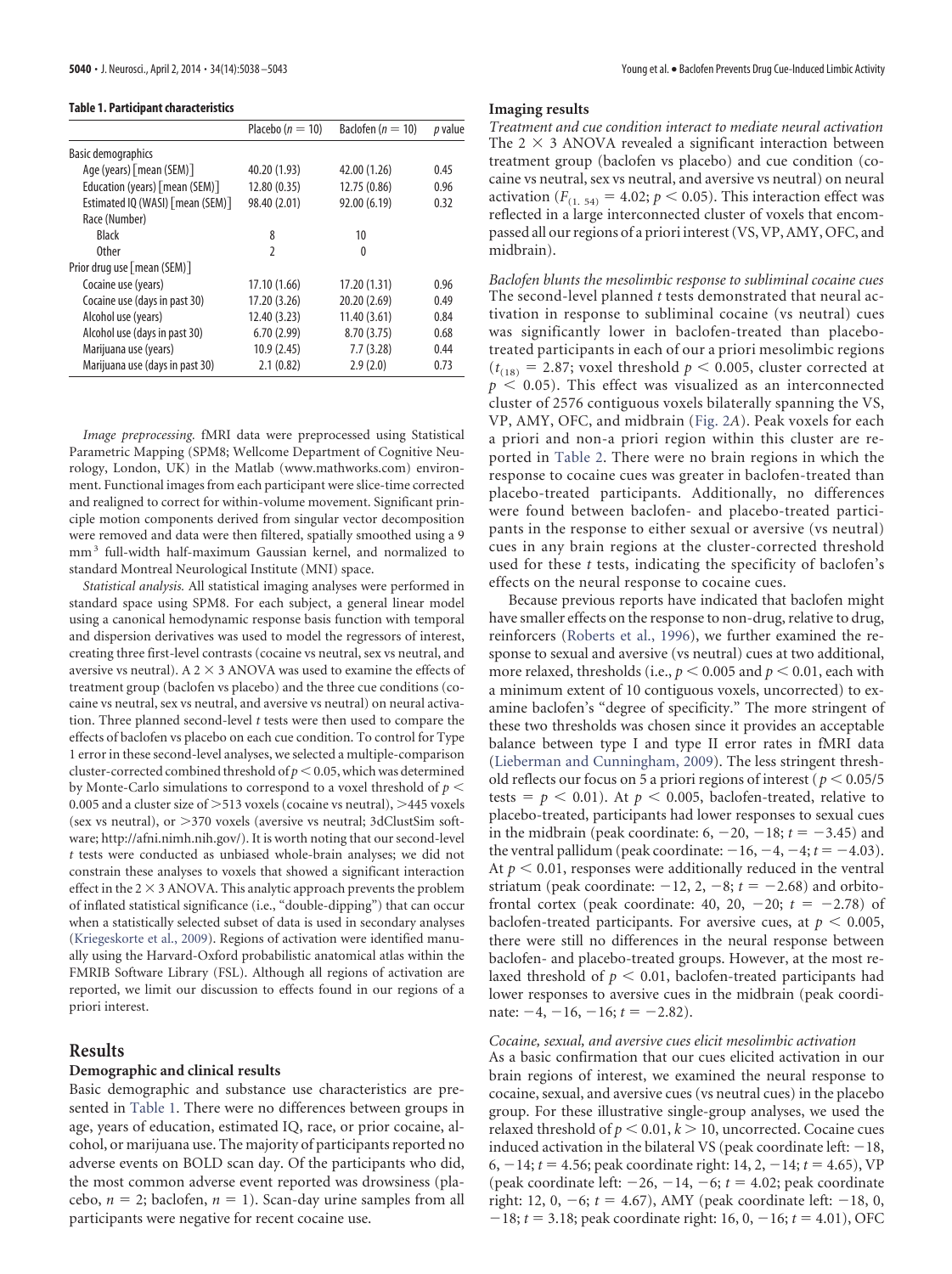

<span id="page-3-0"></span>Figure 2. Neural activation to backward-masked cocaine (vs neutral) cues in baclofen- and placebo-treated cocaine-dependent men. *A*, Baclofen-treated compared with placebo-treated participants demonstrated significantly less neural activation in a large interconnected cluster bilaterally spanning the ventral striatum, ventral pallidum, amygdala, midbrain, and orbitofrontal cortex (voxel threshold  $p$   $<$  0.005; cluster corrected at  $p$   $<$  0.05). The image on the left shows the significant cluster of reduced activation rendered in 3D (crosshairs are centered on the left ventral striatum. S, Superior; I, inferior; A, anterior; R, right; L, left). Cross-sectional coronal and axial images of ventral striatum, amygdala, and midbrain are displayed on the right. *B*, Placebo-treated participants demonstrated increased neural activation in response to cocaine (vs neutral) cues in the ventral striatum, ventral pallidum, amygdala, and orbitofrontal cortex (left); neural activation to cocaine cues was absent in baclofen-treated participants (right; data displayed at  $p < 0.01$ ,  $k > 10$ , uncorrected). For cross-sectional images, data are displayed neurologically (left is left) and the color bars represent*T*values.

<span id="page-3-1"></span>**Table 2. Regions of reduced activation in response to subliminal cocaine cues in baclofen-treated compared with placebo-treated participants**

|                         | Hemisphere | <b>MNI</b> coordinates |          |       |          |
|-------------------------|------------|------------------------|----------|-------|----------|
| Region                  |            | X                      | у        | Z     | T-values |
| A priori regions        |            |                        |          |       |          |
| Nucleus accumbens       | L          | $-14$                  | 4        | -8    | $-3.86$  |
|                         | R          | 16                     | 4        | $-10$ | $-3.57$  |
| Ventral pallidum        | L          | $-14$                  | 4        | $-6$  | $-3.83$  |
|                         | R          | 16                     | $-2$     | $-8$  | $-4.19$  |
| Amygdala                | L          | $-18$                  | $\Omega$ | $-20$ | $-3.48$  |
|                         | R          | 18                     | $-4$     | $-12$ | $-3.55$  |
| Orbitofrontal cortex    | L          | $-26$                  | 22       | $-26$ | $-4.20$  |
|                         | R          | 32                     | 14       | $-20$ | $-3.36$  |
| Midbrain                | L          | $-4$                   | $-16$    | $-18$ | $-3.32$  |
|                         | R          | $\theta$               | $-20$    | $-20$ | $-3.29$  |
| Non-a priori regions    |            |                        |          |       |          |
| <b>Uncus</b>            | L          | $-30$                  | 4        | $-36$ | $-4.22$  |
| Inferior frontal gyrus  | L          | $-26$                  | 22       | $-26$ | $-4.20$  |
| <b>Thalamus</b>         |            | $-2$                   | $-8$     | 4     | $-3.56$  |
|                         | R          | 0                      | $-12$    | 8     | $-3.55$  |
| Pons                    | R          | 0                      | $-18$    | $-30$ | $-3.23$  |
| Substantia nigra        | R          | 12                     | $-18$    | $-12$ | $-3.18$  |
| Superior temporal gyrus | L          | $-44$                  | 12       | $-34$ | $-3.00$  |

MNI coordinates and *T*-values of local maxima are shown for each region within the significant cluster (voxel threshold  $p <$  0.005; cluster-corrected  $p <$  0.05). L, Left; R, right.

(peak coordinate left:  $-22$ , 18,  $-16$ ;  $t = 7.74$ ; peak coordinate right:  $32$ ,  $24$ ,  $-18$ ;  $t = 4.45$ ), and midbrain (peak coordinate:  $-6$ ,  $-18$ ,  $-14$ ;  $t = 3.08$ ) of placebo (but not baclofen)-treated participants, as expected [\(Fig. 2](#page-3-0)*B*). Sexual and aversive cues also induced mesolimbic activation in placebo-treated participants: activation in the VP (peak coordinate:  $-16$ ,  $-6$ ,  $-2$ ;  $t = 4.32$ ), AMY (peak coordinate:  $-20$ ,  $-6$ ,  $-10$ ;  $t = 2.9$ ) midbrain (peak coordinate:  $-8$ ,  $-20$ ,  $-12$ ;  $t = 3.2$ ), and bilateral OFC (peak coordinate left:  $-34$ ,  $36$ ,  $-20$ ;  $t = 4.05$ ; peak coordinate right: 40, 20,  $-20$ ;  $t = 3.09$ ) was noted in response to sexual cues, and activation in the AMY (peak coordinate:  $14, -8, -18; t = 3.89$ ) and midbrain (peak coordinate:  $8, -10, -14; t = 3.62$ ) was noted in response to aversive cues.

# **Discussion**

The current study tested the hypothesis that baclofen, a  $GABA_B$ receptor agonist, inhibits the neural response to drug cues presented outside of awareness. We demonstrate that participants treated with baclofen display significantly less activation in a large interconnected cluster spanning the VS, VP, AMY, OFC, and midbrain in response to subliminal cocaine cues than those treated with placebo. These results replicate our previous findings that subliminal drug cues elicit mesolimbic activation [\(Chil](#page-4-4)[dress et al., 2008;](#page-4-4) [Wetherill et al., 2014\)](#page-5-5) and suggest that baclofen may prevent this effect, providing the first demonstration that the brain response to subliminal drug cues can be pharmacologically inhibited. Further, we demonstrate no significant differences between baclofen- and placebo-treated participants in the neural response to sexual or aversive cues, indicating that the effects of baclofen on cue-induced mesolimbic activation were specific to the drug cues. Given the well accepted role of the mesolimbic reward circuit in drug reward and motivation, our findings indicate that one potential mechanism by which baclofen could have a therapeutic benefit in addiction is by "nipping in the bud" the early motivational processing in response to drug cues—preventing the earliest onset of drug cue-induced motivation before it ever reaches a state of conscious desire.

The effects of baclofen on drug cue-induced limbic activation are consistent with previously published observations in humans. For example, in preliminary work in our laboratory using positron emission tomography (PET) with  $O<sup>15</sup>-H<sub>2</sub>O$ , we examined cocaine cue-induced limbic activation in a small sample of cocaine-dependent men taking baclofen (10 –20 mg b.i.d. for 7–10 d; [Brebner et al., 2002\)](#page-4-7): these patients did not display the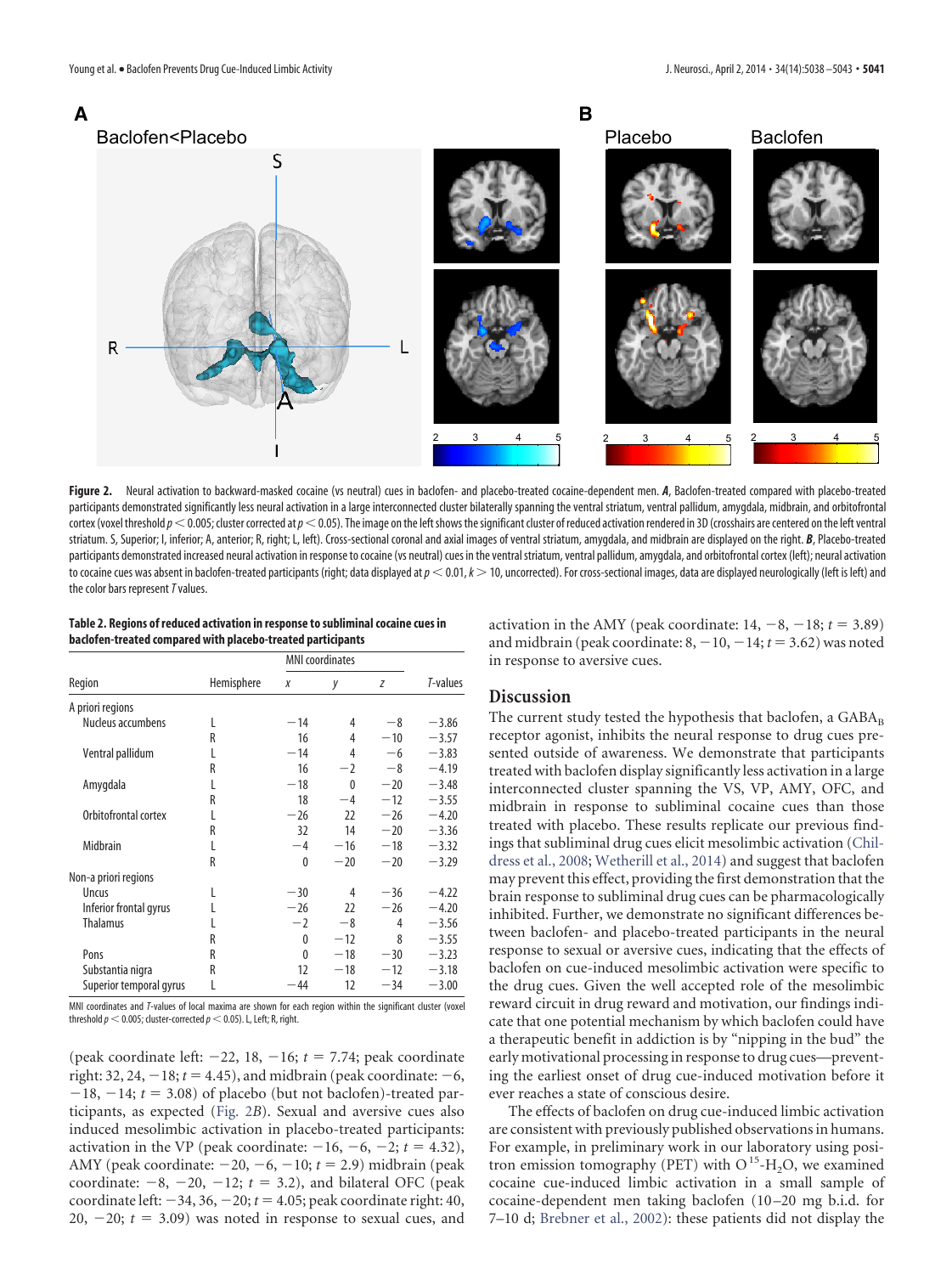characteristic limbic activation to visible cocaine cues noted previously in unmedicated patients [\(Childress et al., 1999\)](#page-4-3). Our laboratory has also shown that baclofen can even modulate the same circuitry at rest, since acute (20 mg) or long-term (80 mg/d; 20 mg q.i.d. for 21 d) treatment reduced resting cerebral blood flow in various limbic structures, including the VS, AMY, and/or medial OFC [\(Franklin et al., 2011,](#page-5-18) [2012\)](#page-5-19). Together, these results support the hypothesis that baclofen may modulate neural activity in the human brain in regions involved in drug-motivated behavior.

A large body of research has demonstrated that drugs and their conditioned cues elicit DA release in the VS and AMY [\(Ito et](#page-5-20) [al., 2000;](#page-5-20) [Weiss et al., 2000;](#page-5-21) [Boileau et al., 2007;](#page-4-1) [Fotros et al.,](#page-5-3) [2013\)](#page-5-3). Further, systemic administration of baclofen, and other GABA-modulating agents, attenuates both drug-induced (e.g., cocaine, nicotine, morphine; [Fadda et al., 2003\)](#page-5-8) and drug cueinduced [\(Gerasimov et al., 2001\)](#page-5-7) DA release—presumably by activating GABA<sub>B</sub> receptors located on DA neurons in the ventral tegmental area of the midbrain. Given that baclofen modulates mesolimbic DA release in rodents, it is possible that the effects of baclofen on subliminal cue-induced activation noted here are related to baclofen-induced alterations in DA release. In support of this idea, DA release in response to visible drug cues occurs quite rapidly (i.e., <100 ms; [Phillips et al., 2003\)](#page-5-22) and could therefore mediate neural activation in response to subliminal drug cues. Further, medications that directly alter dopaminergic neurotransmission (e.g., haloperidol, levodopa) have recently been found to modulate mesolimbic activation induced by subliminally presented rewarding (e.g., sexual) stimuli [\(Oei et al., 2012\)](#page-5-23). Although it is therefore likely that baclofen's modulation of mesolimbic DA mediates the effects noted here, further exploration using techniques such as PET will be required to directly examine the neurochemical mechanisms involved.

The relative specificity of baclofen's effects on the neural response to drug-related cues is largely consistent with animal studies documenting baclofen's differential effects on appetitive motivation for drugs versus other rewards (e.g., food, sex). In rodent self-administration paradigms, for example, nonsedating doses of baclofen inhibited responding for cocaine, an index of drug-related motivation, but had less of an effect on responding for food [\(Roberts et al., 1996\)](#page-5-9). Comparable doses of baclofen also had little to no effect on various indices of sexual motivation [\(Agmo and Soria, 1997\)](#page-4-8). Similarly, in humans, baclofen has been found to dose-specifically reduce cocaine self-administration [\(Haney et al., 2006\)](#page-5-24), but to have little to no effect on appetitive motivation for natural rewards (e.g., desire for food/sex; [Denys et](#page-4-9) [al., 1998;](#page-4-9) [Jones et al., 2008\)](#page-5-25). Our data provide additional evidence that baclofen, at 60 mg/d, may differentially affect motivational processing for drugs of abuse relative to other types of reinforcers: at the cluster-corrected threshold used for our planned analyses, baclofen reduced mesolimbic responses to cocaine cues, but had no effect on the response to sexual or aversive cues. However, as evidenced by our degree of specificity analyses that applied relaxed thresholds to these data, it is possible that baclofen and other DA modulators could—in other populations or at other doses— exert more generalized effects on motivational processing. This would not be surprising given the evidence that mesolimbic DA plays a role in various appetitive and aversive motivations [\(Faure et al., 2008\)](#page-5-26).

When evaluating the current findings, there are several considerations that should be taken into account. First, the sample size was small and the population tested was homogeneous (cocaine-dependent males). To determine the generalizability of these initial findings, it will be important to replicate them in a larger sample and in other populations. Second, although we demonstrate that a baclofen dose of 60 mg/d is sufficient to prevent limbic activation to cues presented outside awareness, it is possible that higher doses may be required for the full clinical benefit of baclofen to be realized [\(Kahn et al., 2009\)](#page-5-27). Finally, we examined the impact of baclofen versus placebo at a single time point. This design feature was chosen to ensure that we assessed the impact of baclofen on the very first exposure to cocaine cues, while avoiding the unknown and potentially confounding effects of prior, unreinforced exposure (e.g., extinction). This design depends heavily on randomization as a statistical control for potential differences in baseline cue reactivity. Fortunately, as shown in [Table 1,](#page-2-0) there were no significant differences in demographic or drug use variables between the baclofen- and placebo-treated groups, minimizing the possibility that baseline differences influenced the current findings.

The results of this study have intriguing implications for the treatment of addiction. The field of relapse prevention has focused almost exclusively on strategies to counter conscious drug motivation—and relapse rates remain stubbornly high. However, motivational processes and goal pursuit can be generated and even operate— entirely outside of awareness [\(Pessiglione et](#page-5-28) [al., 2007;](#page-5-28) [Bargh et al., 2012\)](#page-4-10). Our findings provide the first evidence that a pharmacotherapy can impact unconscious drug motivational processing in humans. These findings highlight a novel mechanism by which pharmacotherapies, alone or in combination with existing psychosocial treatments, can prevent the earliest brain responses to drug cues and thus may provide a critical form of relapse protection for cue-vulnerable individuals.

## **References**

- <span id="page-4-8"></span>Agmo A, Soria P (1997) GABAergic drugs and sexual motivation, receptivity and exploratory behaviors in the female rat. Psychopharmacology 129: 372–381. [CrossRef](http://dx.doi.org/10.1007/s002130050203) [Medline](http://www.ncbi.nlm.nih.gov/pubmed/9085407)
- <span id="page-4-10"></span>Bargh JA, Schwader KL, Hailey SE, Dyer RL, Boothby EJ (2012) Automaticity in social-cognitive processes. Trends Cogn Sci 16:593–605. [CrossRef](http://dx.doi.org/10.1016/j.tics.2012.10.002) [Medline](http://www.ncbi.nlm.nih.gov/pubmed/23127330)
- <span id="page-4-1"></span>Boileau I, Dagher A, Leyton M, Welfeld K, Booij L, Diksic M, Benkelfat C (2007) Conditioned dopamine release in humans: a positron emission tomography [11C]raclopride study with amphetamine. J Neurosci 27: 3998 –4003. [CrossRef](http://dx.doi.org/10.1523/JNEUROSCI.4370-06.2007) [Medline](http://www.ncbi.nlm.nih.gov/pubmed/17428975)
- <span id="page-4-7"></span>Brebner K, Childress AR, Roberts DC (2002) A potential role for GABA(B) agonists in the treatment of psychostimulant addiction. Alcohol Alcohol 37:478 –484. [CrossRef](http://dx.doi.org/10.1093/alcalc/37.5.478) [Medline](http://www.ncbi.nlm.nih.gov/pubmed/12217943)
- <span id="page-4-5"></span>Campbell UC, Lac ST, Carroll ME (1999) Effects of baclofen on maintenance and reinstatement of intravenous cocaine self-administration in rats. Psychopharmacology 143:209 –214. [CrossRef](http://dx.doi.org/10.1007/s002130050937) [Medline](http://www.ncbi.nlm.nih.gov/pubmed/10326784)
- <span id="page-4-0"></span>Chase HW, Eickhoff SB, Laird AR, Hogarth L (2011) The neural basis of drug stimulus processing and craving: an activation likelihood estimation meta-analysis. Biol Psychiatry 70:785–793. [CrossRef](http://dx.doi.org/10.1016/j.biopsych.2011.05.025) [Medline](http://www.ncbi.nlm.nih.gov/pubmed/21757184)
- <span id="page-4-3"></span>Childress AR, Mozley PD, McElgin W, Fitzgerald J, Reivich M, O'Brien CP (1999) Limbic activation during cue-induced cocaine craving. Am J Psychiatry 156:11–18. [Medline](http://www.ncbi.nlm.nih.gov/pubmed/9892292)
- <span id="page-4-4"></span>Childress AR, Ehrman RN, Wang Z, Li Y, Sciortino N, Hakun J, Jens W, Suh J, Listerud J, Marquez K, Franklin T, Langleben D, Detre J, O'Brien CP (2008) Prelude to passion: limbic activation by "unseen" drug and sexual cues. PLoS One 3:e1506. [CrossRef](http://dx.doi.org/10.1371/journal.pone.0001506) [Medline](http://www.ncbi.nlm.nih.gov/pubmed/18231593)
- <span id="page-4-2"></span>Crombag HS, Grimm JW, Shaham Y (2002) Effect of dopamine receptor antagonists on renewal of cocaine seeking by reexposure to drugassociated contextual cues. Neuropsychopharmacology 27:1006 –1015. [CrossRef](http://dx.doi.org/10.1016/S0893-133X(02)00356-1) [Medline](http://www.ncbi.nlm.nih.gov/pubmed/12464457)
- <span id="page-4-9"></span>Denys P, Mane M, Azouvi P, Chartier-Kastler E, Thiebaut JB, Bussel B (1998) Side effects of chronic intrathecal baclofen on erection and ejaculation in patients with spinal cord lesions. Arch Phys Med Rehabil 79:494 –496. [CrossRef](http://dx.doi.org/10.1016/S0003-9993(98)90061-2) [Medline](http://www.ncbi.nlm.nih.gov/pubmed/9596387)
- <span id="page-4-6"></span>Di Ciano P, Everitt BJ (2003) The GABA(B) receptor agonist baclofen atten-